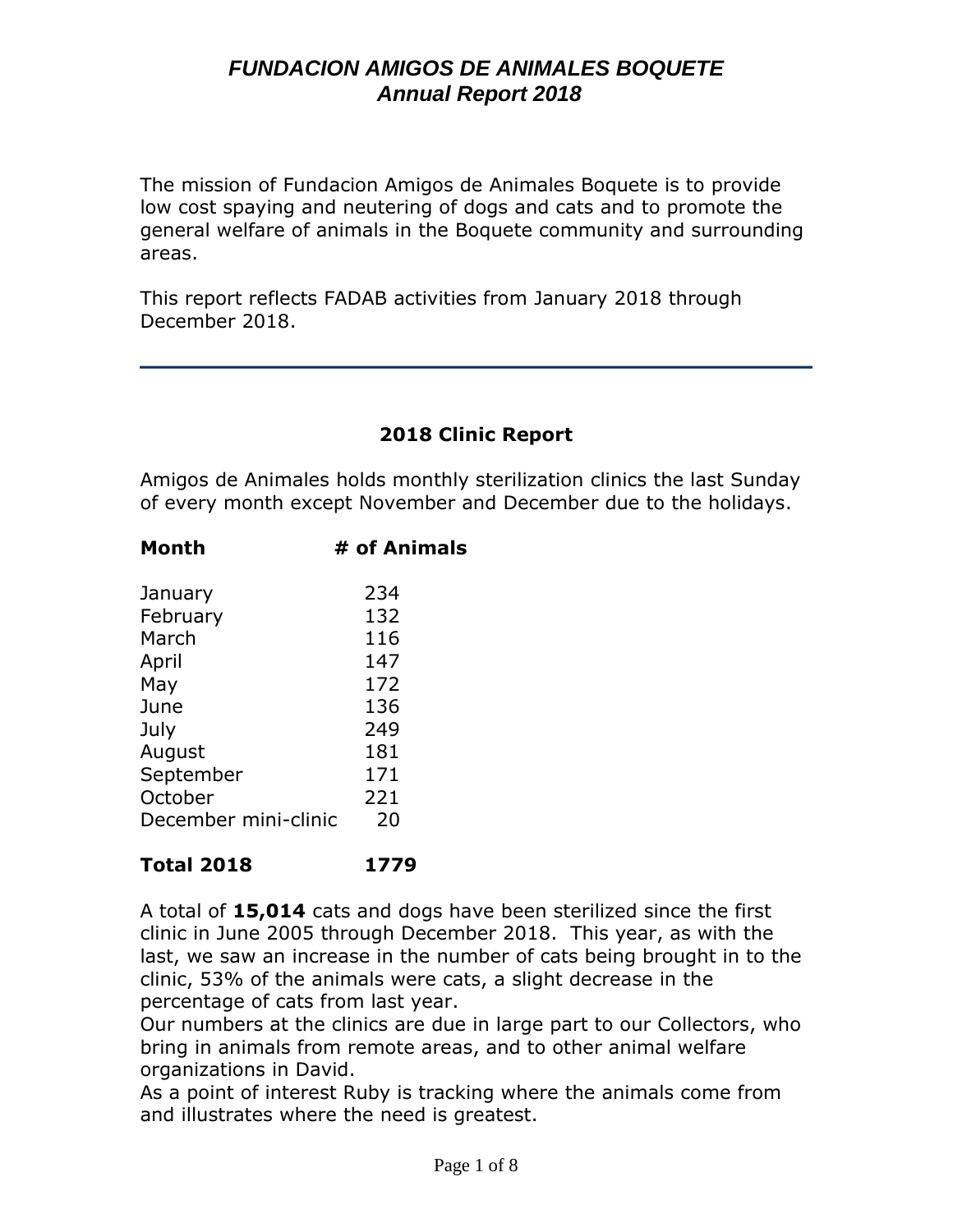#### **Donations Received**

We received **\$43,018.29** in donations in 2018. This is due in a large part to a donation from the estate of our wonderful friend, Tom Anderson.

#### **2018 Major Fundraising Events**

| Venta de Patio        |             | \$15,555.94 |
|-----------------------|-------------|-------------|
| Calendar 2019         |             | \$4,489.75  |
| Calendar 2018 balance |             | \$1,400.00  |
| <b>Bar Sales</b>      |             | \$1,253.81  |
| Casino Night          |             | \$3,187.49  |
| Other Events (net)    | $\mathsf S$ | 552.47      |
|                       |             |             |

**TOTAL \$26,439.46**

The sales from the **Venta de Patio** decreased for the first time since we began holding these sales. There is tremendous competition now from other charities and private sales. We determined after this event that we would find new ways of raising revenue.

The **calendar** is still a good source of income despite the use of digital aids. Even with the widespread use of computer and phone calendar apps, the Animales calendar continues to sell well and people look forward to it every year.

At all events, volunteers from Animales run the **Bar** which is a good source of income.

We did a new version of **Casino Night** in early 2018 with another local charity, Buenos Vecinos. The number above reflects the 50/50 split of the proceeds.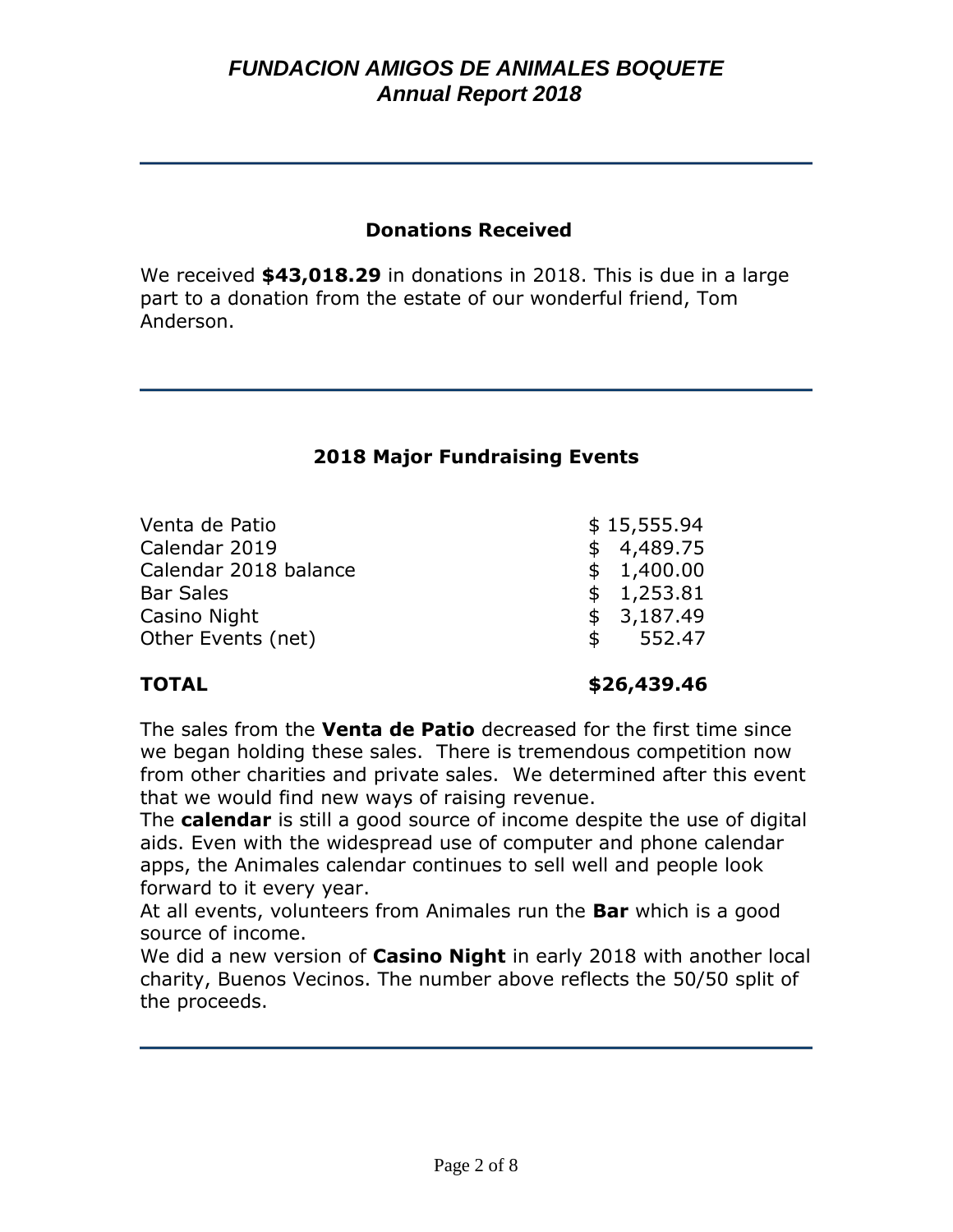#### **Income**

| Cilinc                    | \$17,486.83  |
|---------------------------|--------------|
| <b>Rental of Facility</b> | \$1,882.65   |
| Membership                | 880.00<br>S  |
| Interest                  | 769.93<br>\$ |
| Other                     | 200.00<br>\$ |
|                           |              |

#### **Total \$20,519.41**

Due to the continuing high price of medications and the number of unpaid animals at our **clinics**, we voted to raise our prices in 2016 to \$15 for a dog and \$8 for a cat. Though we will continue to say "no animal will be turned away for inability to pay," we encourage everyone, even the poorest of our clients, to pay something to contribute to the price of the procedure.We continue to lose money at every clinic as shown in our monthly reports. Our real costs per animal are about \$25 per dog and \$12 per cat.

We are still trying to attract more **rentals** to our facility.

Our goal is to have 100 paid members. Our records show that we have approximately 150 active and inactive volunteers and we hope that *all* our volunteers will pay their annual membership dues of (now) \$15 to bring that total up. This meeting will kick off our Membership Drive for 2019. We determined that this year we would raise the cost of membership to \$15. There are some great benefits to being a member, including discounts at some of our local shops. Those discounts alone will pay for the cost of the card.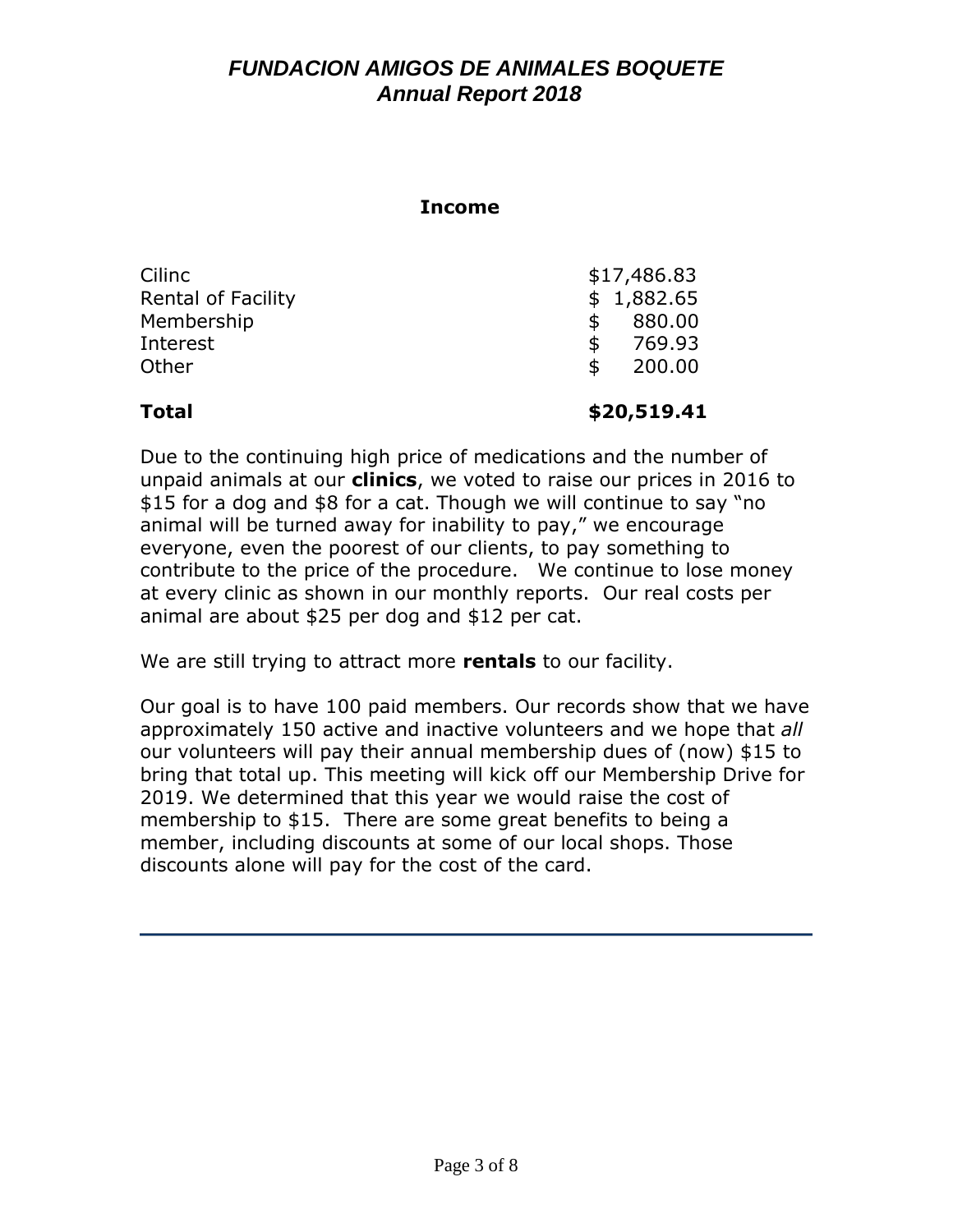#### **Major Expenses**

| <b>Total</b>           | \$40,139.88 |
|------------------------|-------------|
| <b>Clinic Supplies</b> | \$4,331.04  |
| Medical                | \$15,337.81 |
| Vet fees               | \$18,742.00 |
| Facility               | \$1,729.03  |

Our major expenses are as always clinic related. The vet fees are what we pay at the end of each clinic - \$12 a dog and \$6 a cat. Our medical bills are for the medicines we use at every clinic, including anesthesia and pain medications. We continue to lose money at every clinic as shown in our monthly reports.

Other expenses include paying our Appointment Secretary, Magaly, all our kitchen food and supplies, legal services, office supplies, laundry, etc. The list of all expenses is itemized in the financial report.

## **A Not-for-profit Business**

As you see from the highlights of our Income and Expenses, we are running a good sized business that is staffed entirely by volunteers with the exception of Magaly, our Appointment Secretary. The numbers you see are large but commensurate with our service to the community. Thanks to our clinics, started in 2005, the community of Boquete and the surrounding areas do not have the packs of starving and sad cats and dogs roaming the streets. The community is cleaner and safer thanks to our clinics.

# **501(c)(3) Status**

On September 20, Cary Trantham, our Treasurer, completed our quest to become a US not-for-profit entity. This means that we can now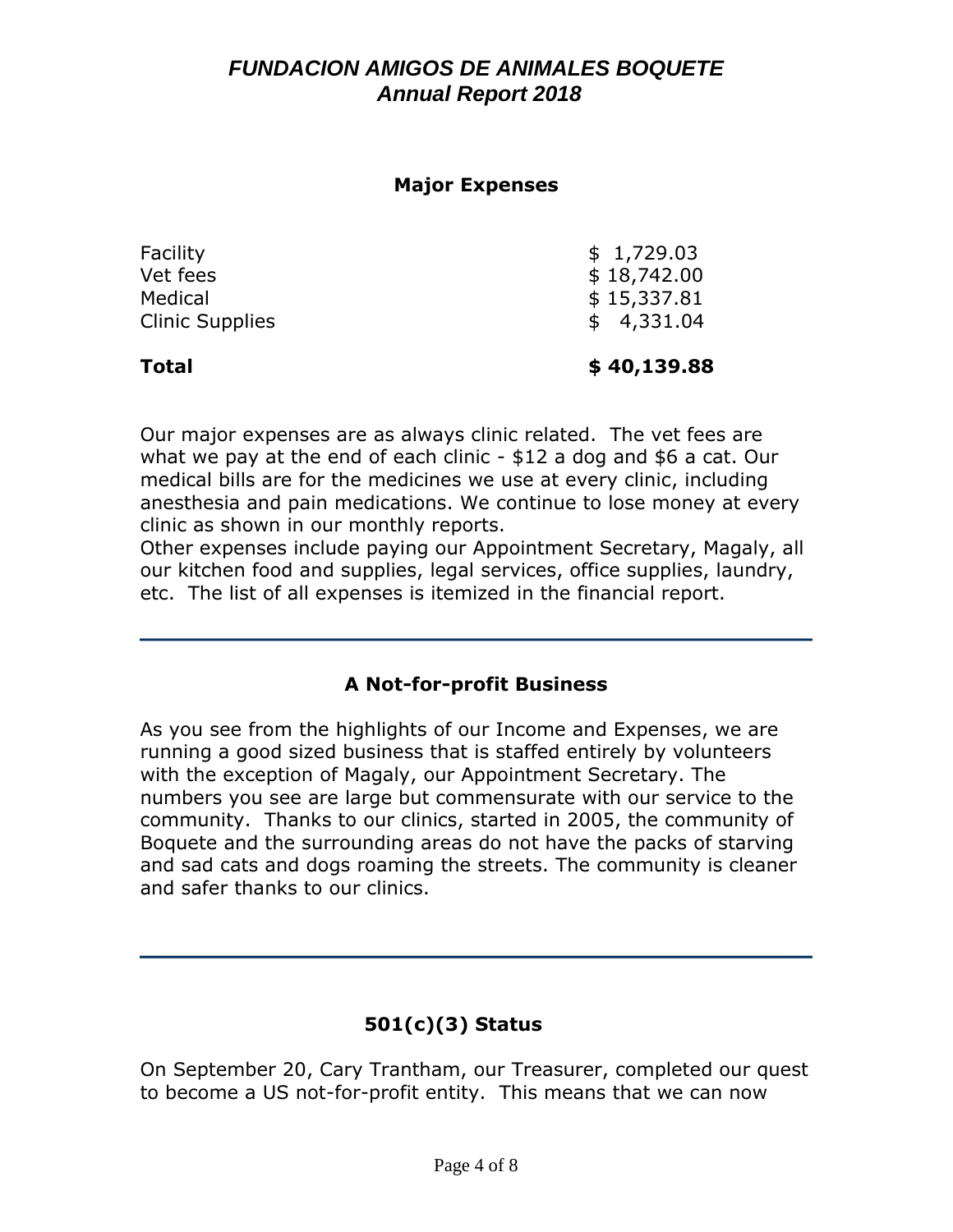raise funds in the US and our donors are entitled to get a tax deduction from the IRS.

## **Financials for 2019**

The full Financial Statements for 2018 and Budget for 2019 are available upon request or on our website.

## **The Ruby McKenzie Clinic/Animales Events Center**

We acquired the property for our new location in late 2013 and held our first clinic there on January 25, 2015.

In January 2019, we began our fifth year there.

We had determined from the start that we would try to find ways to make the building pay for itself. To that end, we have been renting the facility for people to hold various events.

We have made a significant investment in our building to ensure that it is attractive to potential renters. We have purchased tables and chairs, and tablecloths to accommodate 75 guests. We have also improved the parking lot and upgraded the kitchen. We purchased a sound system for use at dance and party events and we now feel that we have the best place in Boquete to hold events, from daytime meetings to evening parties.

We continue to invest in the upkeep of our facility and increase its value as a great resource in the Boquete community.

### **Community Services**

Animales participates in a many activities sponsored by the Mayor of Boquete and the community and our services have been recognized to be of great value.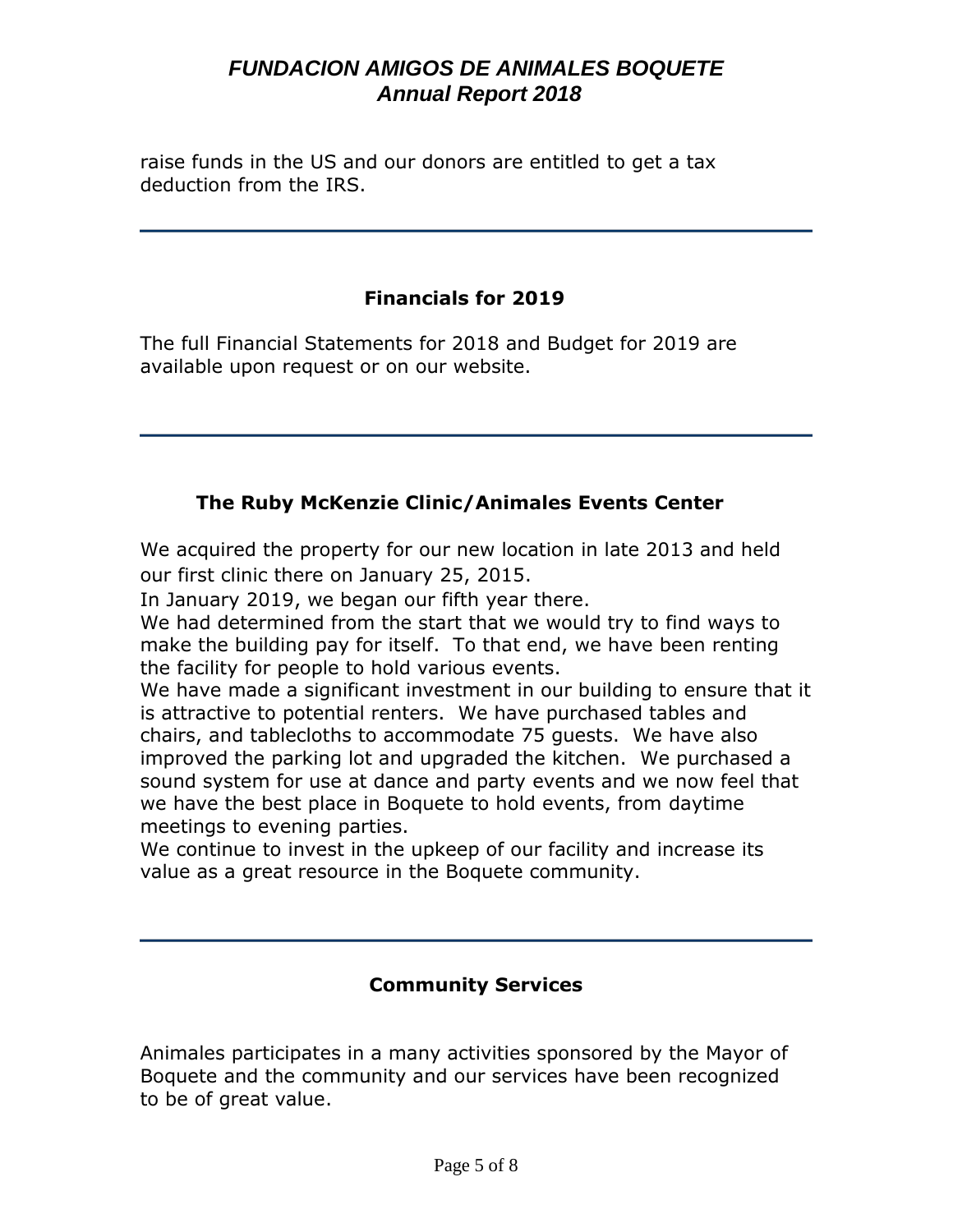We also did a **mini-clinic** in December and another in January 2019 to accommodate the immediate needs of some of the local animals.

Thanks to Martha Miranda and Kirsten and Ray Quimby, **feeding stations** have been set up at various places in town to feed street dogs and feral cats.

We recognize that **education** of the young people of Boquete is the best way to teach the care and feeding of their domestic pets. Now that school has started, we are planning to get out into the schools to begin that process.

## **Initatives for 2019**

**New methods of fundraising**. We decided that the old fund-raising model of the Venta de Patio had passed its prime because of all the work and time involved as well as the competitioin from others in town.

In January of 2019, Ruby and Carol Carol Cardinale-Santana began exploring the idea of doing a **fund-raiser** with big prizes, modeled after something similar done in Costa Rica by another Animal charity. By the time of the drawing on April 15, 2019, we had raised over \$16,000 which was close to the amount raised at prior Ventas de Patio!

We plan to continue with our **mini-clinics**, especially later in the year when we do not hold the larger clinics.

We have been working on a smaller and more nimble **Newsletter** organized by Gijs Hoogercamp. We are also updating our **webpage** and making it more responsive to the regular needs of our organization and making it accessible to Spanish speakers as well as several other languages. Both of these are also to be used a fundraising mechanisms.

**The Happy Paws Club** was started to allow donors to given money in monthly increments in support of our clinics which will allow us to make up the difference in lost revenue from those who cannot pay the full cost of sterilization.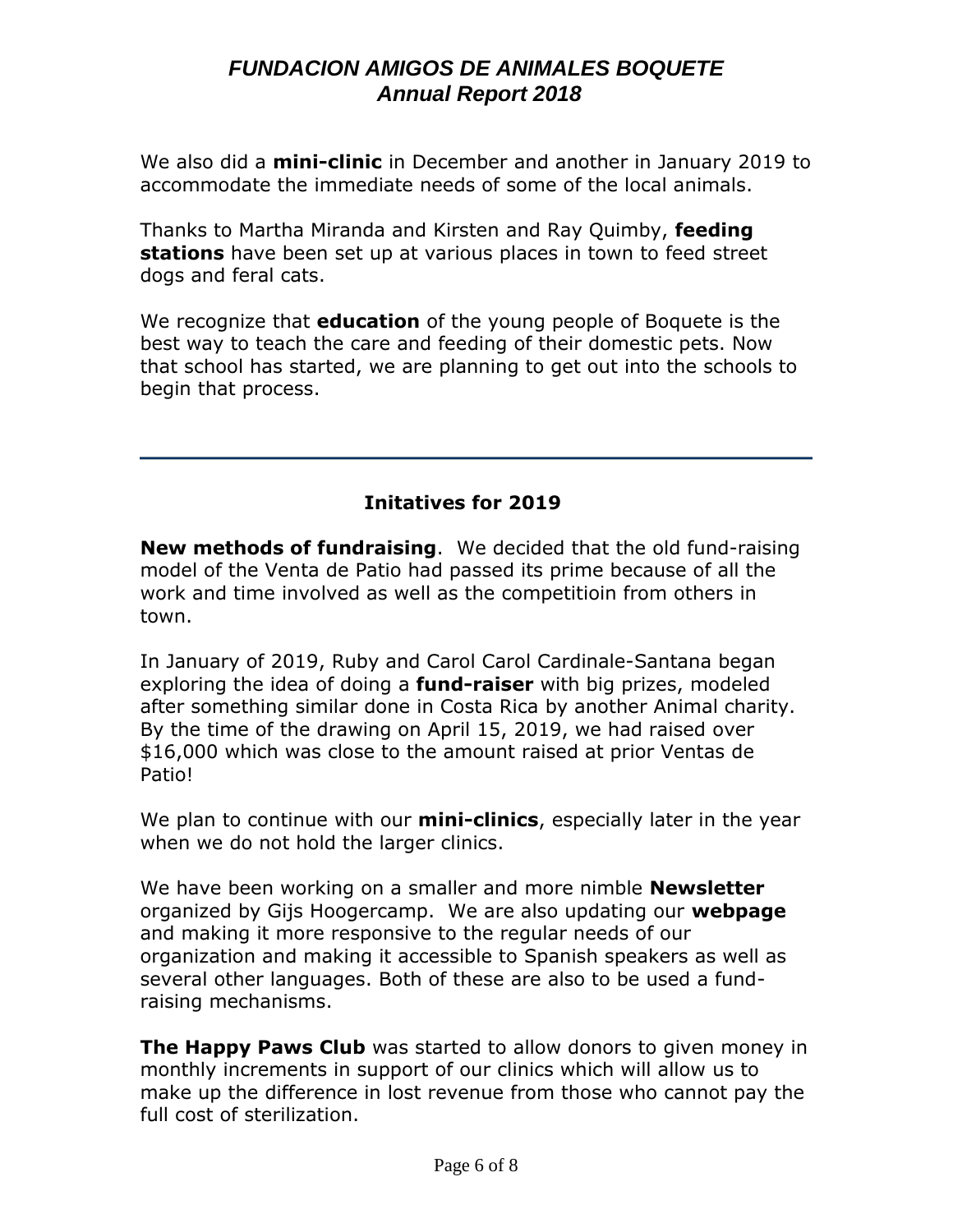We are hoping to put on a **seminar** in how to deal with pet emergencies such as snake bites or cane toad events.

We are looking for someone to head a committee to further our ventures into the schools for **Education**. We believe that cultural change comes from the younger generations and we want to be on the forefront of teaching students how to care for and respect the lives of their companion animals.

### **Resignation of Dottie Thompson**

After serving as co-President of Animales for 7 years, Dottie has resigned from our Board of Directors. We were very sorry to accept this but realize that her life has changed over the past couple years. However, Dottie remains very active in Animales raising money and keeping up with all our activities. She suggested and we agreed that we begin an Emeritus Board to be joined by our past Board members, such as Dottie, Judy Sacco, and others who served Animales and wish to remain active.

We are currently searching for another Board Member at the Vice-President level. We need expertise in education and computer graphics, among other things. We are looking for new eyes and ideas to help us take Animales to the next level.

#### **Events for 2019**

We have planned the following events for 2019:

January 27 – First Animales Clinic of the Year January 23 – Volunteer Training Class March 16 – Casino Night Event with Buenos Vecinos April 15 – Drawing for the first Annual Animales Fundraiser October 20 – 2019 Calendar launch